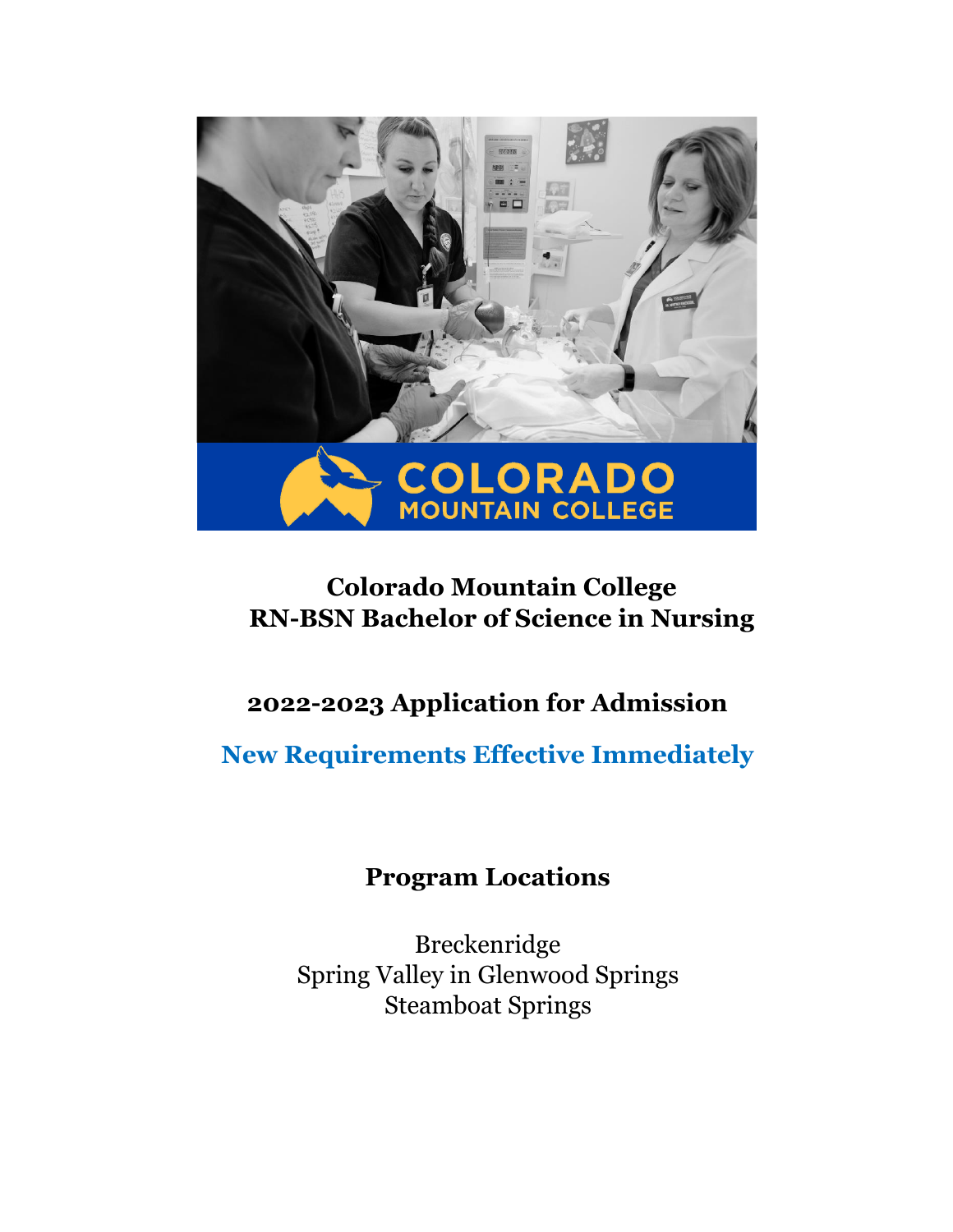

Dear Prospective RN-BSN Applicant:

Thank you for your interest in the RN-BSN Nursing Program at Colorado Mountain College (CMC). This program is designed to help you advance your nursing practice to the next level. Obtaining your BSN degree can lead to new job opportunities and allow you to progress toward graduate nursing education.

The Colorado articulation model for registered nurses allows CMC to award up to 72 credits for your prior registered nursing education. Your prior college coursework will be reviewed by the Assistant Director of Admissions for Nursing and the Program Director, Chief Nursing Officer to determine exactly what courses you will need to complete your degree.

As an RN-BSN student, you have a great deal of flexibility in meeting the course requirements. There are minimal on-campus classroom requirements. The RN-BSN program is designed using a hybrid web-based technology approach to meet the needs of students with diverse learning styles. You can access all course materials and library resources through our CMC website. The RN-BSN program is offered at the current nursing program sites, including the Breckenridge, Spring Valley at Glenwood Springs, and Steamboat Springs locations.

This admission packet contains information about the application process. For additional details, schedule an in-person or telephone appointment with Dr. Jacki Brazill, Assistant Director of Admissions for Nursing. Bring your unofficial transcripts or email them to Dr. Brazill prior to your appointment. You can reach Dr. Brazill at 970.947.8353 or via email: jbrazill@coloradomtn.edu.

Congratulations on taking your career to the next level and welcome to the RN-BSN program at Colorado Mountain College!

Sincerely,

Whitney Erickson

 Dr. Whitney Erickson, DNP, RN, CEN Program Director, Chief Nursing Officer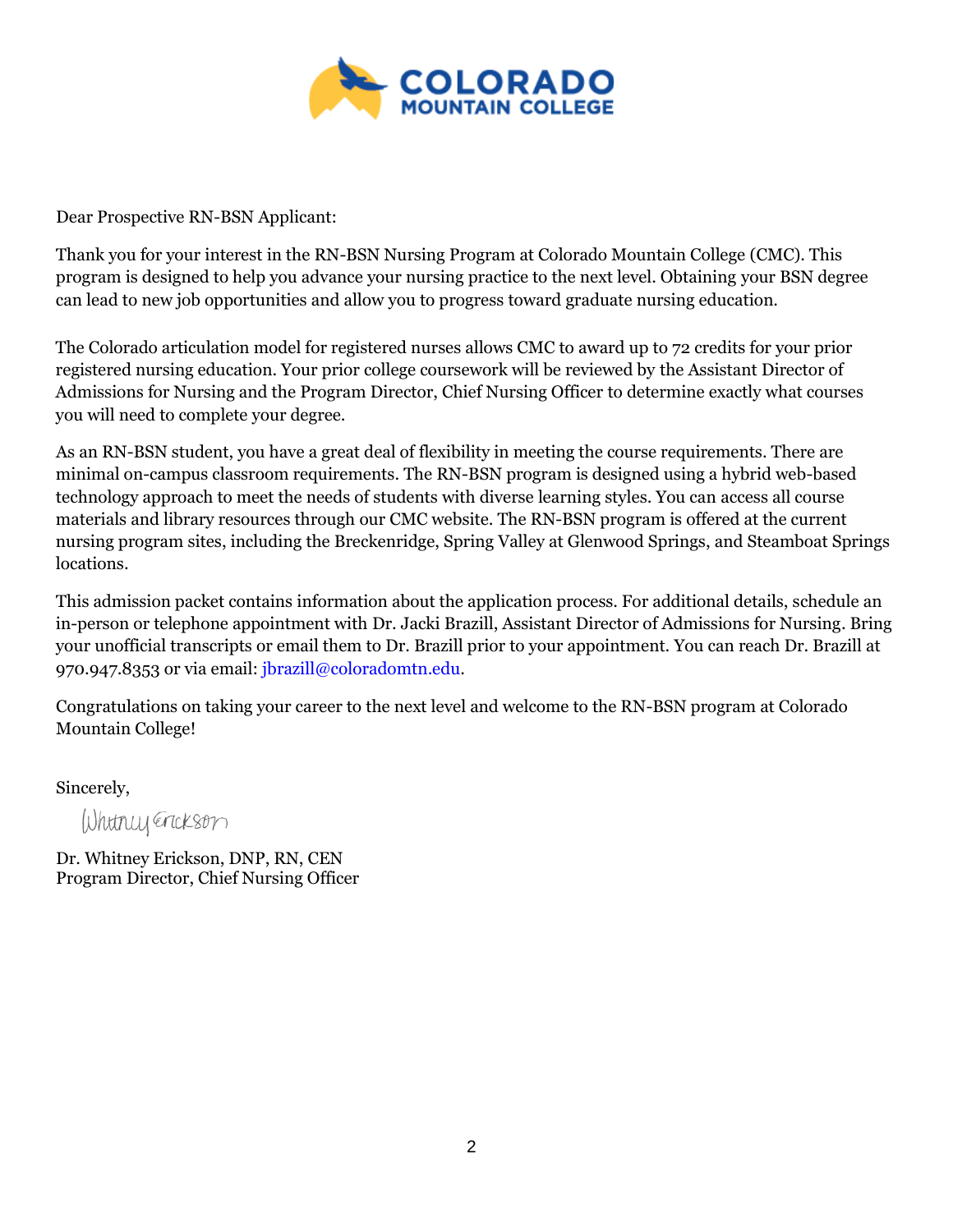# **Table of Contents**

| <b>Colorado Community College System Nursing Background Check</b> |  |
|-------------------------------------------------------------------|--|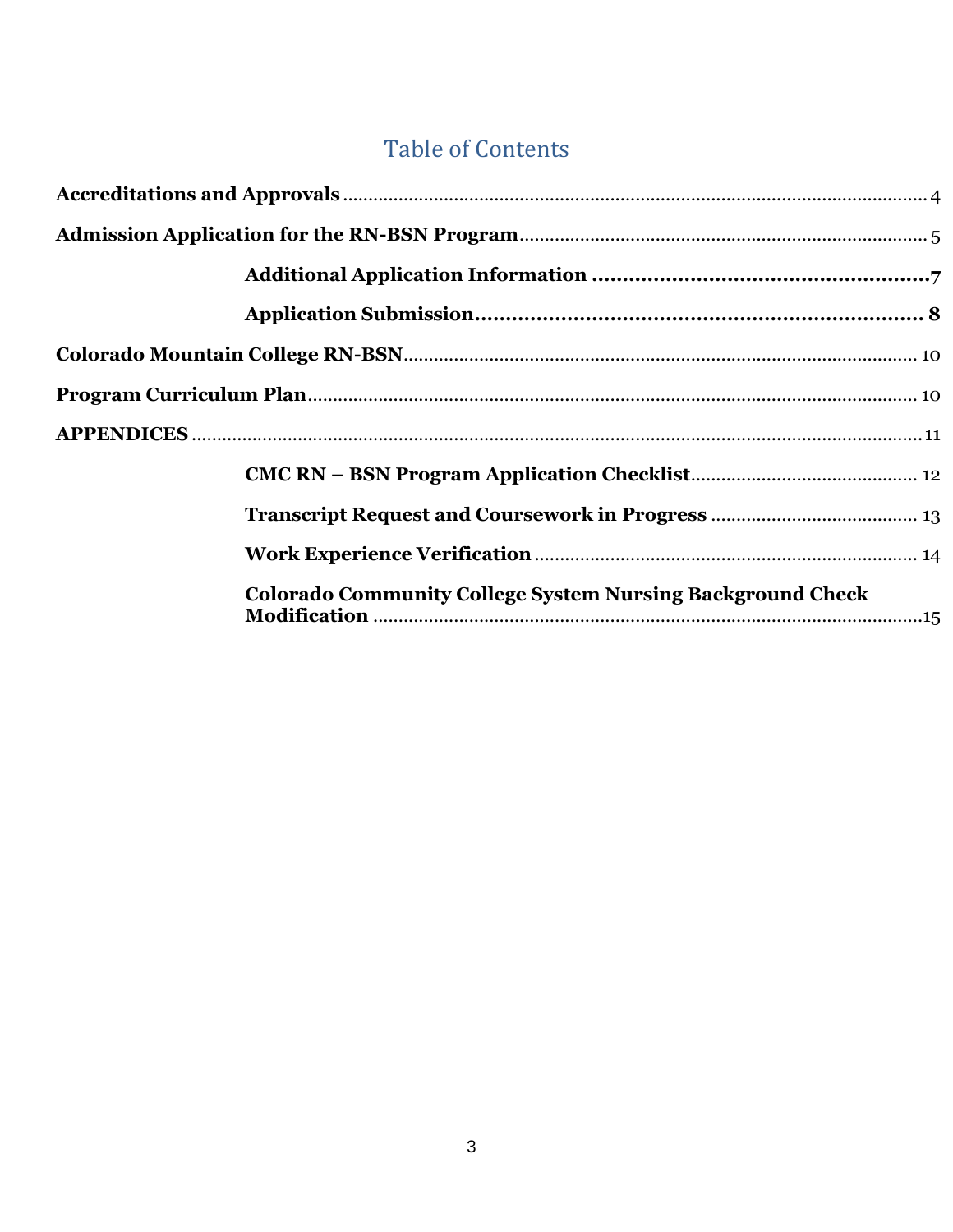## **Accreditations**

<span id="page-3-0"></span>Higher Learning Commission of the North Central Association of Colleges and Schools 230 South LaSalle Street, Suite 7-500 Chicago, IL 60604 Phone 312.263.0456

> Accreditation Commission for Education in Nursing (ACEN) 3390 Peachtree Road NE, Suite 1400 Atlanta, GA 30326 Phone 404.975.5000 Fax 404.975.5020 [www.acen.org](http://www.nlnac.org/)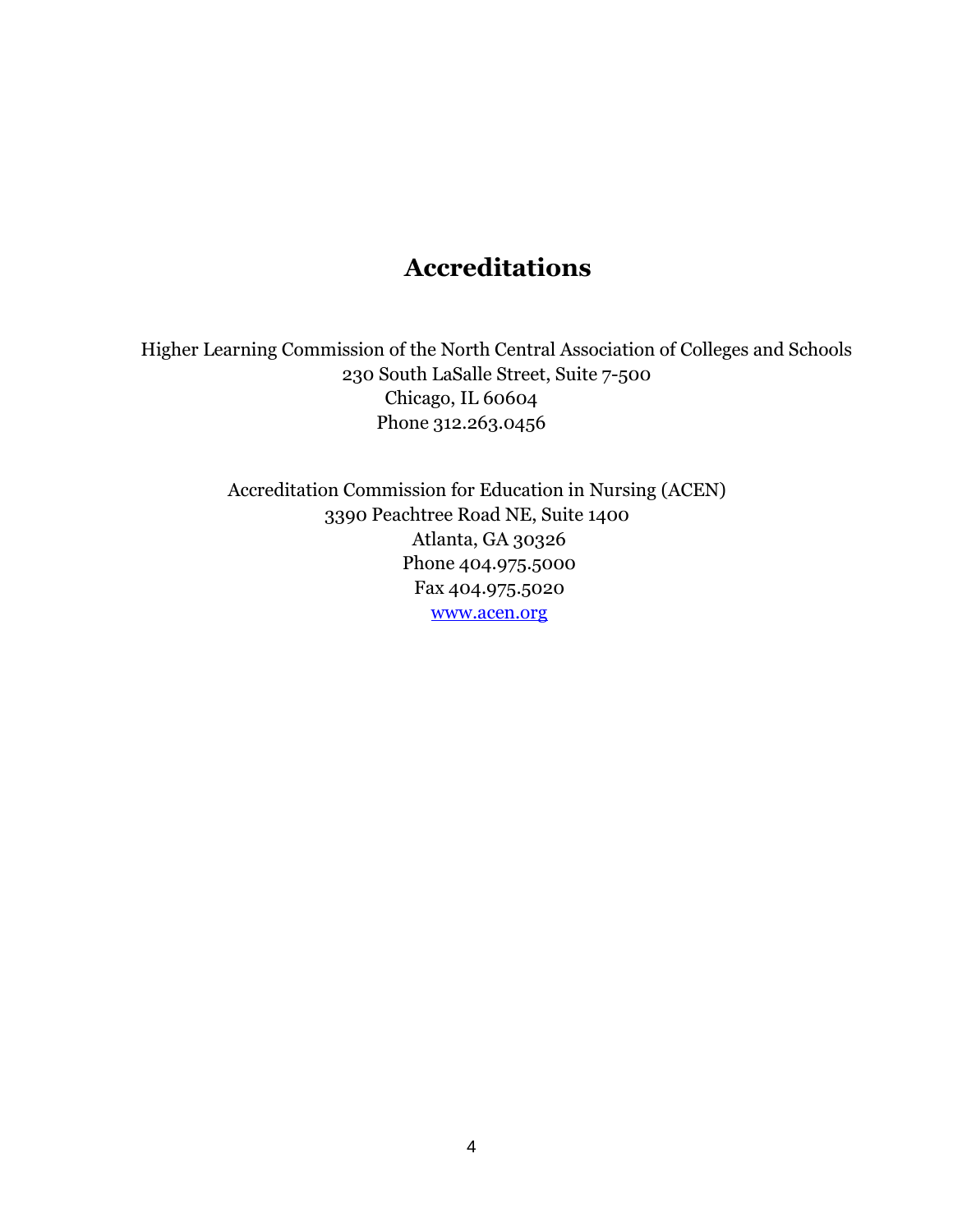# **Admission Application for the RN-BSN Program**

<span id="page-4-0"></span>The RN-BSN program is an academic progression model designed for practicing RNs to advance their education. The program provides educational experiences to prepare a professional nurse generalist to practice in a variety of healthcare settings. The program integrates nursing theory, practice, and science. It has been developed to prepare a highly competent professional nurse with the education necessary to meet the increasing need for safe, quality healthcare in contemporary society and provide students with the foundation for graduate study in nursing.

Applicants who meet the criteria as outlined in the application process will be considered for admission to the RN-BSN program. The RN-BSN nursing application process at CMC is an evaluation of qualified applicants.

#### **Requirements**

- **1.** Applicants must be a graduate from an accredited AAS/ADN or Diploma Nursing Program.
- **2.** Applicants must include a copy of current and unencumbered RN license from the State of Colorado.
- **3.** Applicants must not have any Disqualifying Criminal Offenses (see page 15).
- **4.** Applicants must hold a minimum cumulative GPA of 2.5 or higher on a 4.0 scale.
- **5.** Applicants MUST have a current CPR Certification (must be American Heart Association Healthcare Provider Basic Life Support-BLS) and provide a copy of the BLS Certification.
- **6.** If an applicant applies more than three (3) years after receiving their RN licensure, a minimum of 1,000 hours of nursing work experience is required within the last three years (see Work Experience Verification Form on page 14). Two (2) professional ability assessment letters addressing your nursing practice and experiences in health care must be provided**.**
- **7.** The nursing general admission prerequisites are not required to be completed to apply for the RN-BSN program, they can be in progress; however, they must be completed prior to starting the RN-BSN classes. A grade of "C" or higher (not C-) is required in general education and nursing courses.

| <b>BIO 1111</b>                       | General College Biology with Lab | 5 credits |
|---------------------------------------|----------------------------------|-----------|
| <b>BIO 2101</b>                       | Anatomy & Physiology I with Lab  | 4 credits |
| <b>BIO 2102</b>                       | Anatomy & Physiology II with Lab | 4 credits |
| <b>BIO 2104</b>                       | Microbiology                     | 4 credits |
| <b>PSY 2440</b>                       | Human Growth & Development       | 3 credits |
| <b>HWE 1050</b>                       | <b>Human Nutrition</b>           | 2 credits |
| <b>ENG 1021</b>                       | <b>English Composition</b>       | 3 credits |
| Social or behavioral science elective |                                  | 3 credits |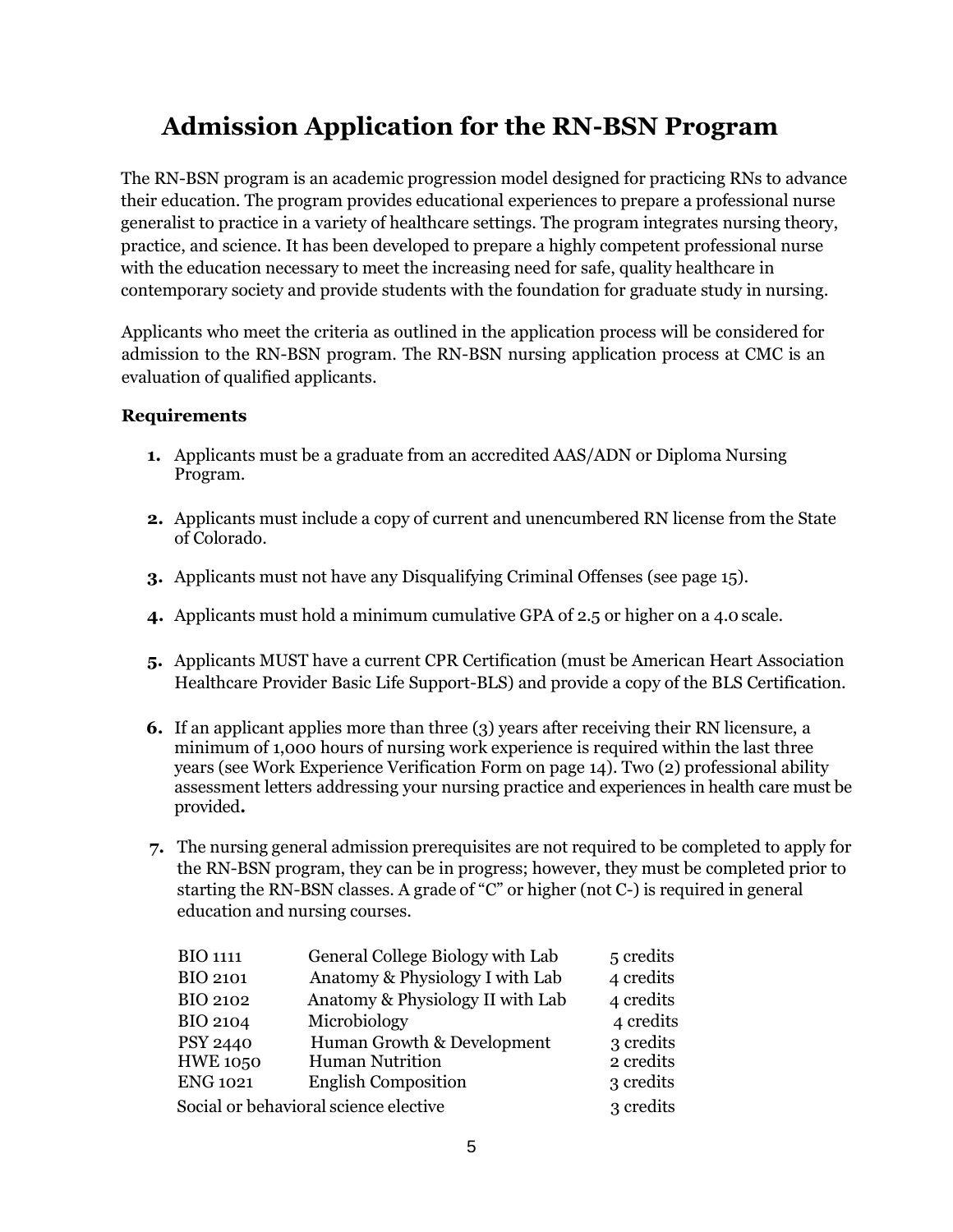The following BSN general admission courses are not required to apply for the RN-BSN program but must be completed prior to graduation:

| ENG 1022                | English Composition II            | 3 credits |  |
|-------------------------|-----------------------------------|-----------|--|
| BIO 2116                | <b>Human Pathophysiology</b>      | 4 credits |  |
| MAT 1260                | <b>Introduction to Statistics</b> | 3 credits |  |
|                         | Advised transferable electives    |           |  |
| <b>History Elective</b> | 3 credits                         |           |  |

**Credit for prior learning, CMC challenge exams, AP/IB/CLEP scores, or individual RN-BSN nursing courses completed at another institution may not be used to fulfill any requirements in the RN-BSN curriculum, including prerequisite coursework and general education requirements. All RN-BSN nursing courses in the curriculum must be completed at CMC.**

**If you are planning to use any transfer credits to fulfill prerequisite or general education requirements, you must speak with Dr. Jacki Brazill to determine if they will meet program requirements.**

#### **Application Process**

- 1. You must complete and submit a general CMC application (available online at [https://apply.coloradomtn.edu/\)](https://apply.coloradomtn.edu/). This is required for all new applicants or a student who has not taken a CMC course within the last year. Students currently taking courses with CMC do not need to provide a new application. Remember to make a copy of your CMC application for admission, since you will also need a copy for the RN-BSN nursing application packet.
- 2. Official college transcripts must be sent directly to the CMC Registrar's Office from all previous institutions for a formal transcript evaluation to determine what previous coursework will transfer to Colorado Mountain College. to have your transcripts evaluated. Transcript review could take 4-8 weeks, so please submit them early. Have your previous college(s) send your transcripts to:

Colorado MountainCollege Office of the Registrar 802 Grand Ave Glenwood Springs, CO 81601 [registrar@coloradomtn.](mailto:registrar@coloradomtn.edu)[edu](mailto:registrar@coloradomtn.edu)

Complete and include the attached form, "Transcript Request and Coursework in Progress Information," included on page 13 of this packet to indicate transcripts you have submitted for evaluation and any coursework in progress. Completing this form will alert Admissions to look for transcript evaluations to be included in your application.

Include a current class schedule of course(s) in progress. Students with courses in progress may be offered a *Conditional Acceptance* pending successful completion of the courses.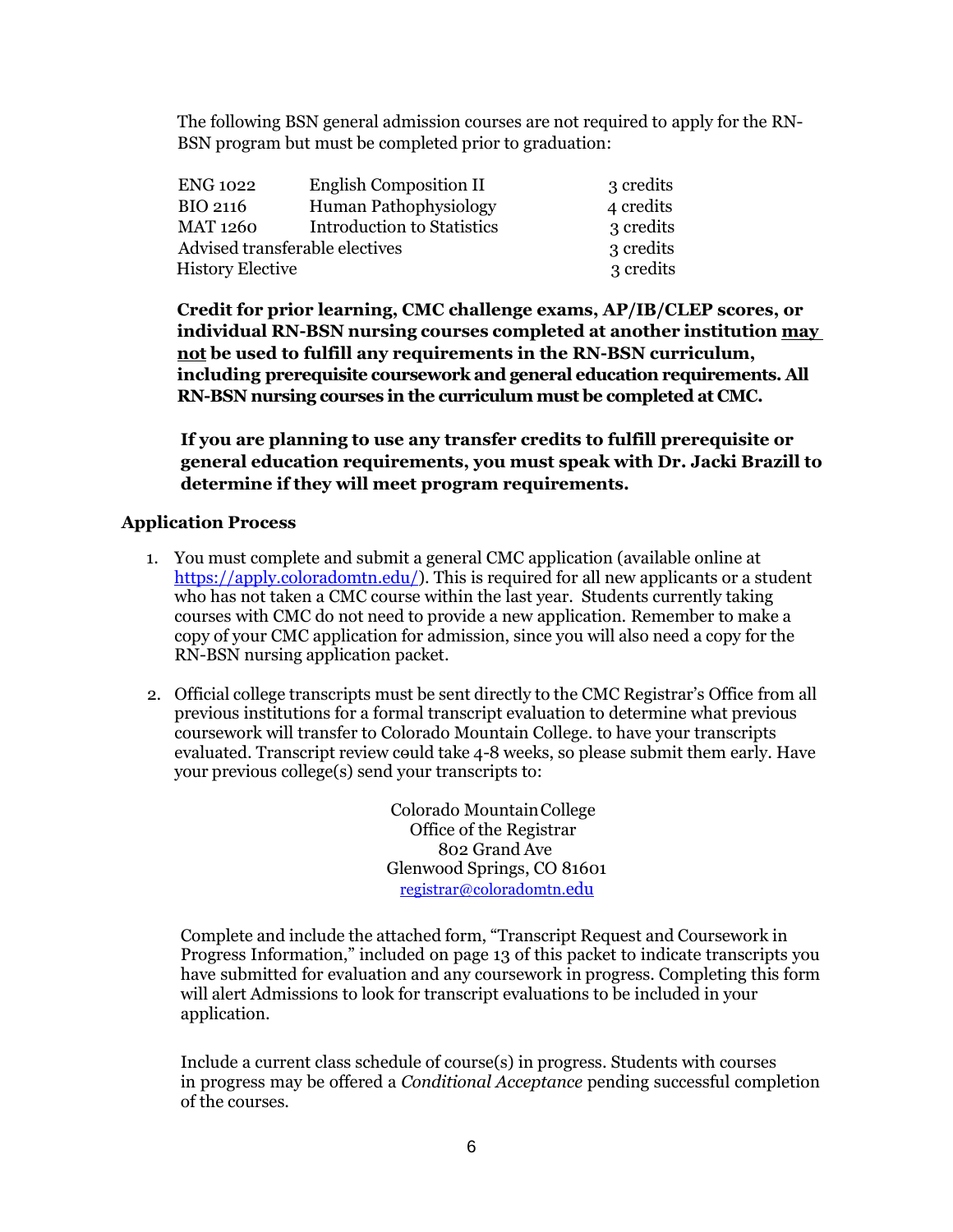#### 3. Professional Resume

Complete a professional resume which includes your education, work experience, professional certifications, membership in professional organizations, community and volunteer work, scholarly writing, or involvement in evidenced based practice or research, and teaching experience.

4. Essay

Complete **each of the following three** essay questions with 250-300 words, 900 words max for all three, using 12 font and 1.5 spacing.

- A. Describe what learning opportunities and career/professional goals you hope will be met by completing the Bachelor of Science in Nursing Degree. Please focus on your specific nursing practice and nursing interests.
- B. Describe a complex clinical situation in which you used clinical reasoning and critical thinking. Evaluate the outcomes of that situation and how you gained knowledge, practice know-how, or new insights.
- C. Completing a BSN program can be mentally, emotionally, and physically challenging, requiring a good sense oftime management.What challenges do you anticipate that you will face (e.g., work, school, and personal life demands)? What strategies do you intend to employ to be successful?
- **5. If an applicant applies more than three (3) years after receiving their RN licensure**, a minimum of 1,000 hours of nursing work experience is required within the last three years (see Work Experience Verification Form on page). Two (2) professional ability assessment letters addressing your nursing practice and experiences in health care must be provided**.**

### **Additional Application Information**

<span id="page-6-0"></span>Hybrid courses have a significant online component which use a variety of evolving technology tools to facilitate teacher/student and student/student interactions. Canvas is the current learning management program at CMC, can be used with most major web browsers, and is supported under Windows, Macintosh, and UNIX operating systems. Students are required to have access to a computer and an internet connection for all online coursework. Phones and tablets can be used for some aspects of the courses, but a computer (laptop or desktop) is necessary for all aspects of each course. Microsoft Word is the standard word processing program for the majority of CMC instructors. Students without Microsoft Word may use the free software from [www.OpenOffice.org t](http://www.openoffice.org/)o create Word-compatible documents. The program also includes spreadsheet, presentation, drawing, and database applications. The program is available for Windows, Macintosh, or Linux operating systems. Microsoft Word is installed on computers available in computer labs at CMC locations.

<span id="page-6-1"></span>Admission requirements are reviewed annually and are subject to change. It is the student's responsibility to obtain a copy of the current year's admission packet to meet admission requirements.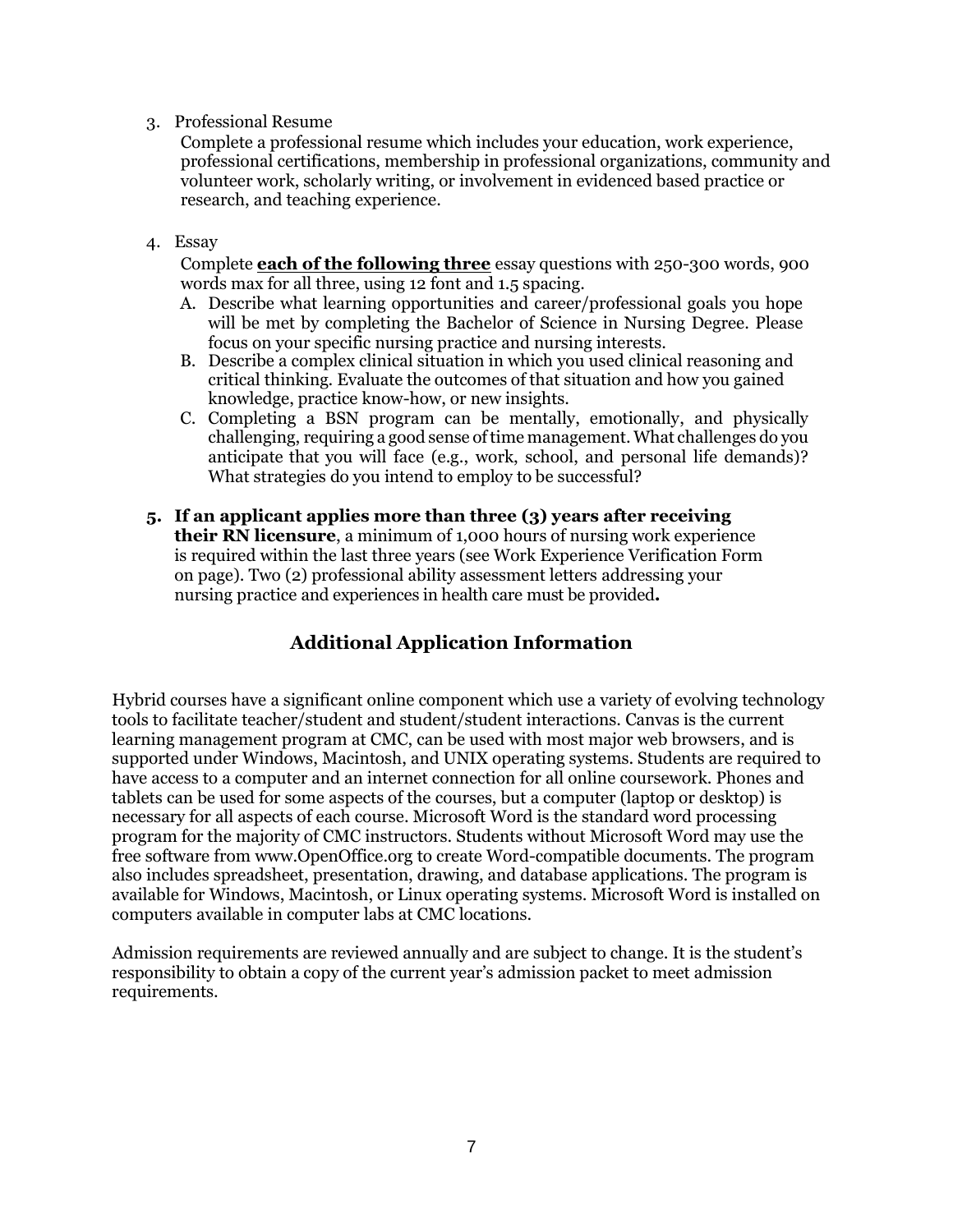### **Application Submission**

1. Applications are accepted for each upcoming semester.

#### **Deadline for RN-BSN Application** Fall Deadline: August 1 Spring Deadline: December 15

- 2. It is the applicant's responsibility to ensure that all application materials are included, and hand delivered or postmarked by the deadline. It is recommended that you send your application by certified mail.
- 3. All admissions applications and supporting documents should be hand delivered or mailed to:

Colorado Mountain College ATTN: Dr. Jacki Brazill 1275 Crawford Avenue Steamboat Springs, CO 80487

**Confirmation of receipt of application materials is emailed to applicants at the email address listed on the CMC application after the CMC RN-BSN Application deadline date of the semester you are applying for.**

#### **Medical Forms, Drug Testing, FBI Fingerprinting and Background Checks**

Conditionally accepted students will be required to obtain and pass a criminal background investigation, FBI fingerprinting, and drug screening (approximate cost to you is \$150.00) through CastleBranch. You will receive instructions for completing these screenings in your conditional acceptance letter. Specific immunizations are required by our clinical facilities.

RN-BSN students may also be required to pay for and participate in MyClinicalExchange (approximate cost is \$39.50 per year).

#### **Program Cost**

Tuition cost for upper division nursing courses is a higher differential cost per credit. Textbooks, travel, or other computer expenses are additional cost to the student. Financial Aid is available for the nursing program. Students who would like more information about Financial Aid qualifications should contact the Financial Aid Office at CMC. Students seeking financial aid may be required to complete additional federal forms to apply for financial aid.

#### **Below are the rates per credit, based on the 2022-2023 Academic year:**

\* Rates are subject to change **Nursing BSN\*** In-District \$135.00 In-State \$235.00 Out-of-State \$520.00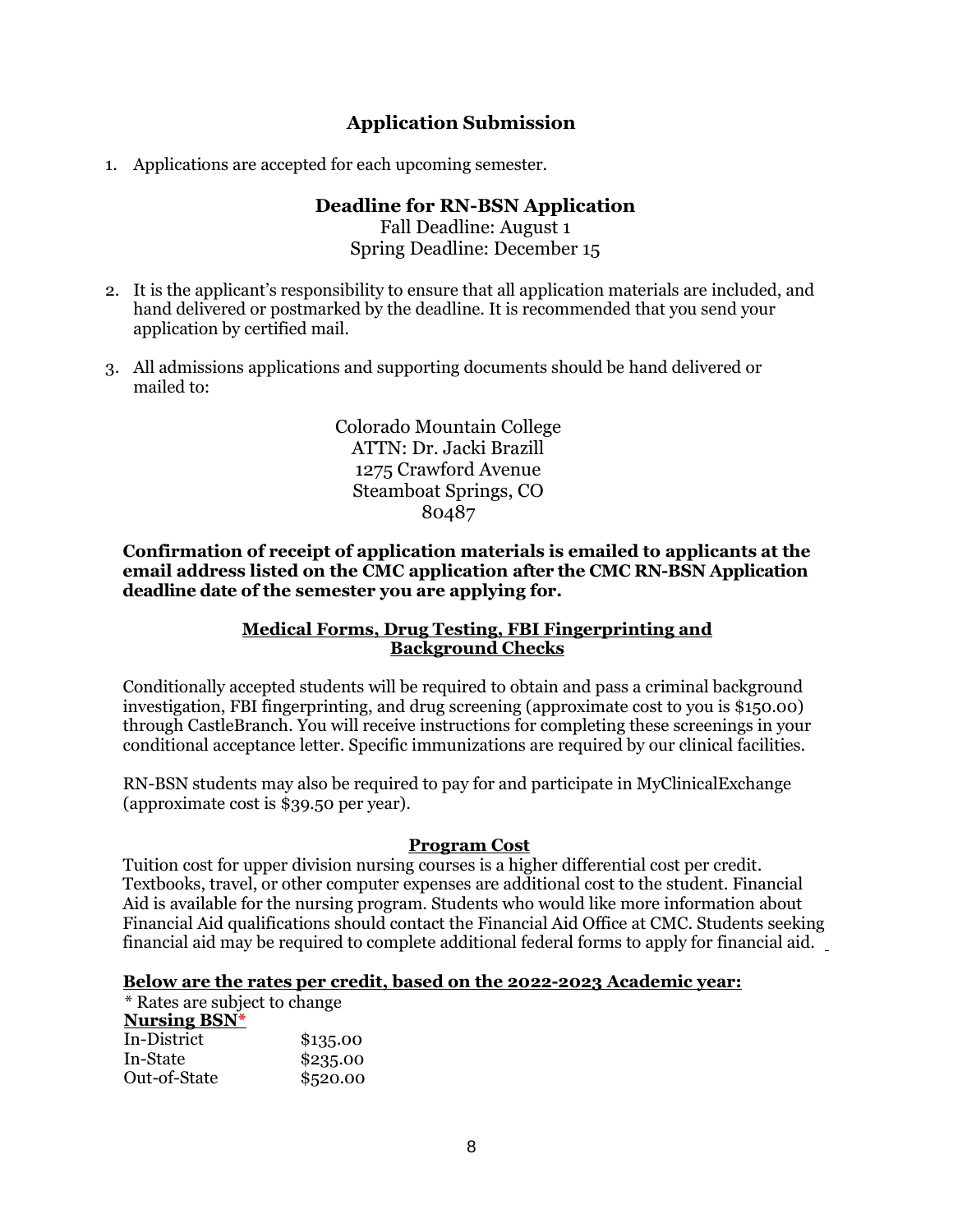### **CMC Financial Aid Information**

Scholarships, FAFSA, Grants, etc. Free Application for Federal Student Aid website: [www.fafsa.ed.gov](http://www.fafsa.ed.gov/)

> Colorado Mountain College Office of Financial Aid 970-947-8322 [finaid@coloradomtn.edu](mailto:finaid@coloradomtn.edu)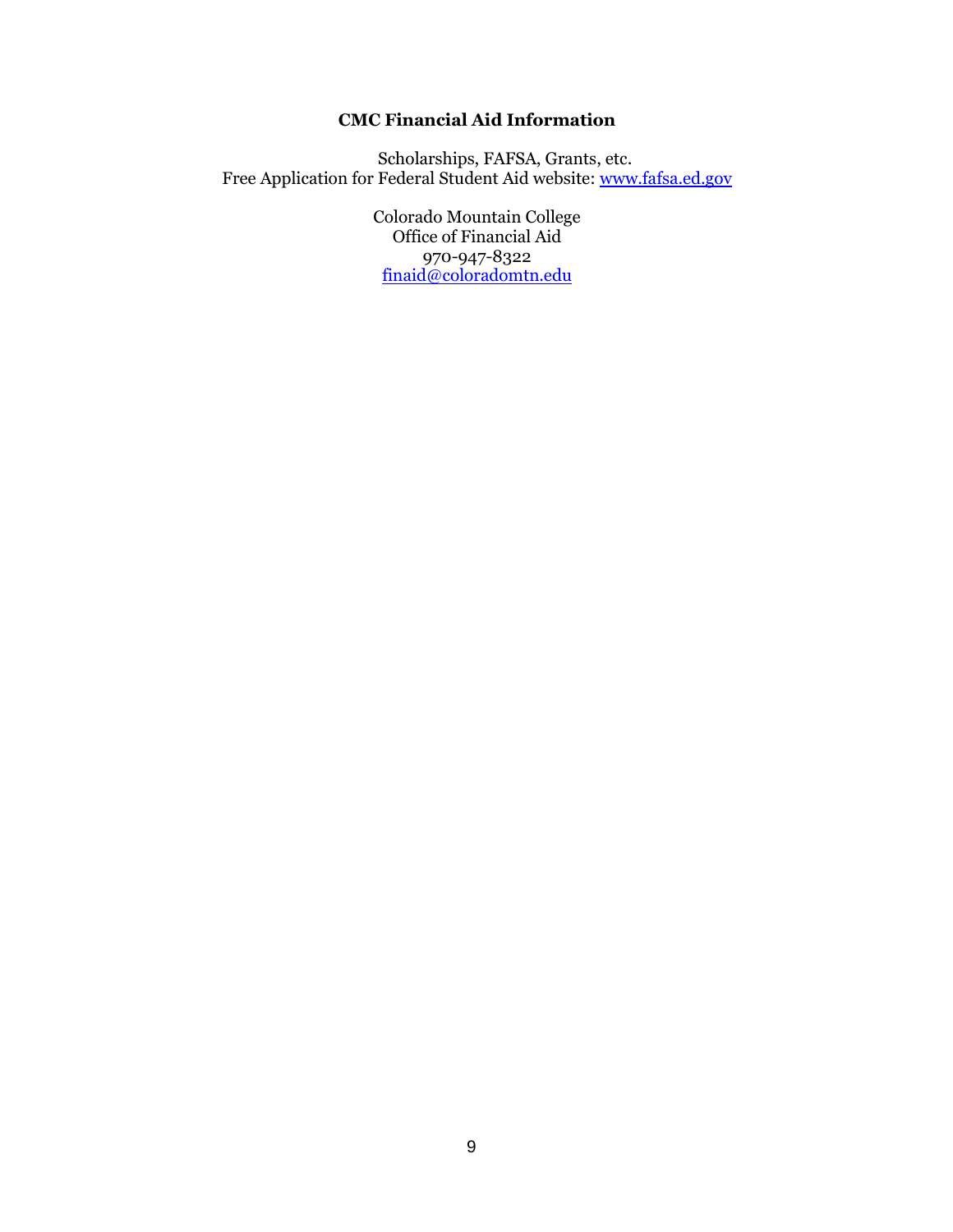

## **Colorado Mountain College RN-BSN Program Curriculum Plan**

<span id="page-9-1"></span><span id="page-9-0"></span>

| <b>General Education Requirements</b>                                                                                                                                                                                                                                                                                                              | <b>BSN</b> General Ed                                                                                                                                                      |  |
|----------------------------------------------------------------------------------------------------------------------------------------------------------------------------------------------------------------------------------------------------------------------------------------------------------------------------------------------------|----------------------------------------------------------------------------------------------------------------------------------------------------------------------------|--|
| $BIO1111 - General Biology with Lab(5)$<br>$HWE1050 - Human \; \text{Nutrition (2)}$<br>$ENG1021 - English Composition I (3)$<br>BIO2101 – Human Anatomy & Physiology I $(4)$<br>BIO2102 - Human Anatomy & Physiology II (4)<br>$BIO2104 - Microbiology (4)$<br>PSY2440 - Human Growth & Development (3)<br>Soc or Behavioral Science Elective (3) | BIO2116- Human Pathophysiology (4)<br>$MAT1260 - Introduction to Statistics (3)$<br>$ENG1022 - English Composition II (3)$<br>Advised Elective (3)<br>History Elective (3) |  |
| <b>Nursing major courses* for RN-BSN</b>                                                                                                                                                                                                                                                                                                           |                                                                                                                                                                            |  |
| NUR3010 - Dimensions of Nursing Theory $(3)$<br>NUR3420 – Nursing Ethics & Legalities $(3)$<br>NUR3330-Advanced Health Assessment (3)<br>NUR3250-Advanced Gerontology (3)<br>NUR3170-Community&Public Health Nursing (5)<br>NUR3480-Healthcare Finance & Economics (3)<br>(20 Credits)                                                             | NUR4130 - Nursing Research (3)<br>$NUR4340 - Information Management (3)$<br>NUR4260-Leadership (3)<br>NUR4290–Senior Synthesis Project (5)<br>(14 Credits)                 |  |

\* Courses will be offered contingent upon enrollment numbers and faculty availability

**General Education Requirements: 28** (These credits may have been completed during prior nursing education program. Credits awarded are subject to review by the nursing program director and CMC). **BSN General Education Requirements: 16** 

**Prior Nursing Degree: 44** (Block credit awarded for associate degree in lower division nursing courses). **BSN Nursing Courses: 34**

**Total Hours: 122 credits**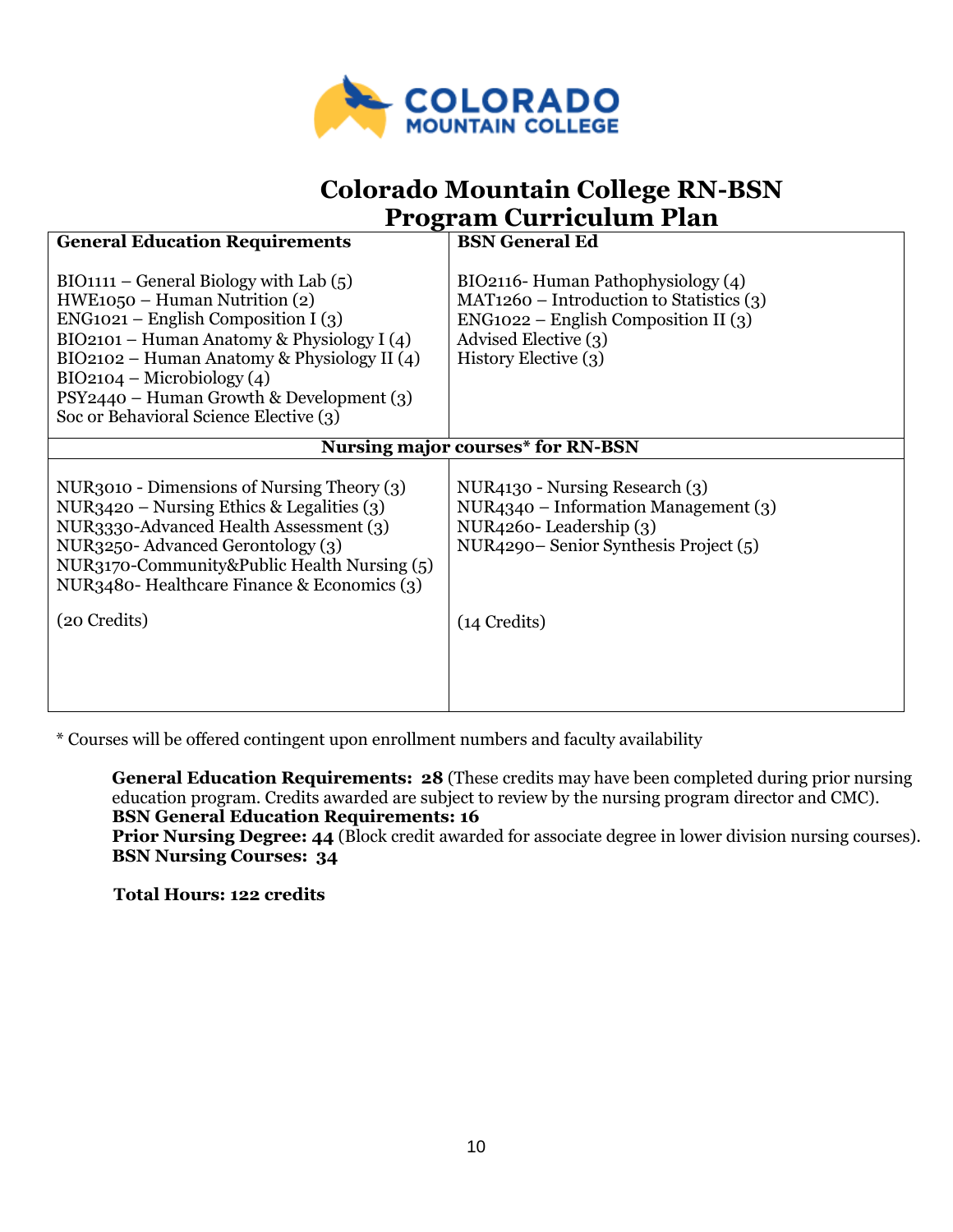# **APPENDICES**

<span id="page-10-0"></span>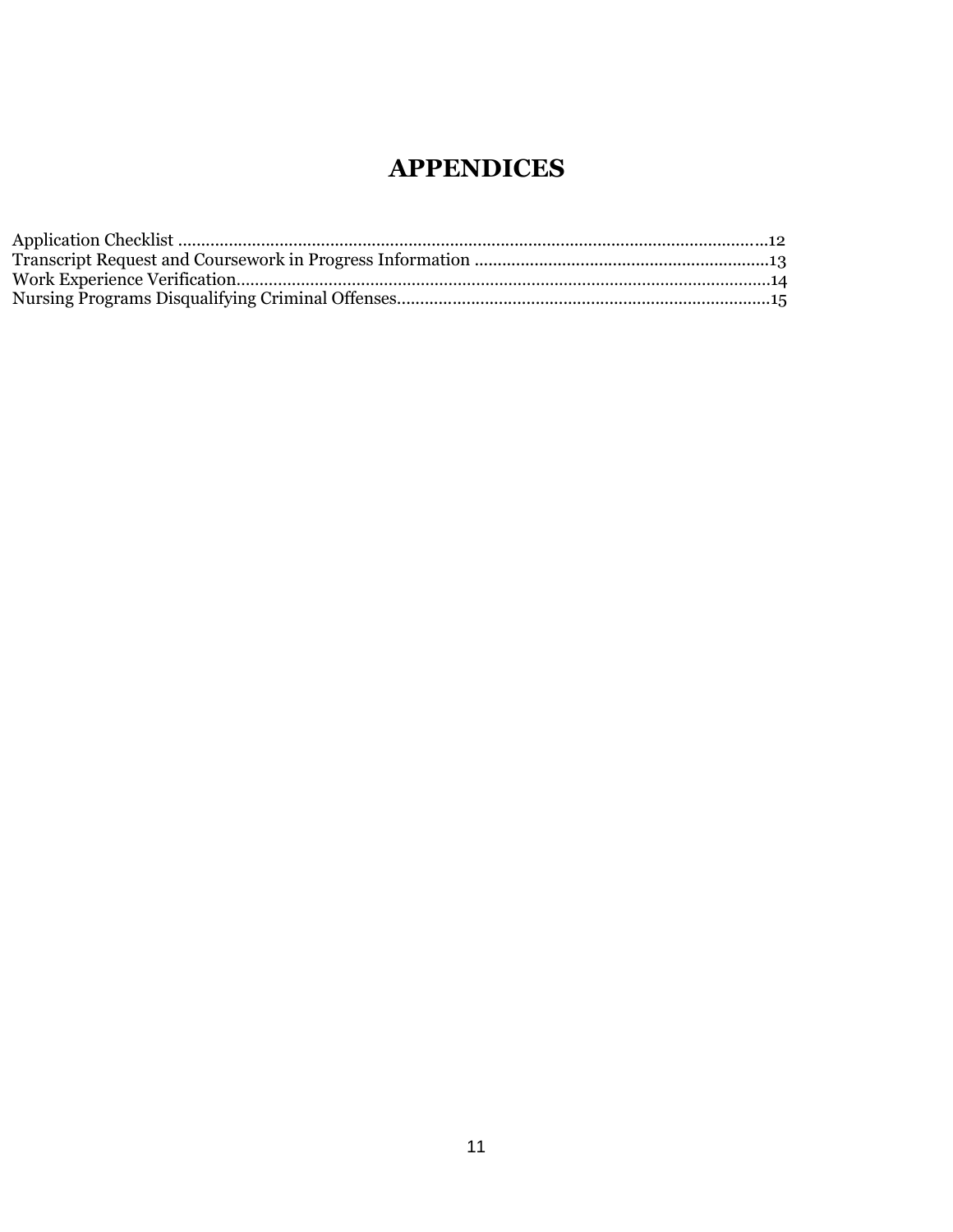Semester Applying for:

\_\_\_\_\_\_Fall

Spring



Please select your preference for program completion plan: Part time

Full time

### **CMC RN – BSN Program Application Checklist**

<span id="page-11-0"></span>

|                                                                                                                                                                                                                                                                                                                                                                                                         | Birth Date: 1988 and 1989 and 1989 and 1989 and 1989 and 1989 and 1989 and 1989 and 1989 and 1989 and 1989 and 1989 and 1989 and 1989 and 1989 and 1989 and 1989 and 1989 and 1989 and 1989 and 1989 and 1989 and 1989 and 198 |
|---------------------------------------------------------------------------------------------------------------------------------------------------------------------------------------------------------------------------------------------------------------------------------------------------------------------------------------------------------------------------------------------------------|--------------------------------------------------------------------------------------------------------------------------------------------------------------------------------------------------------------------------------|
| <b>Address:</b>                                                                                                                                                                                                                                                                                                                                                                                         | Phone:                                                                                                                                                                                                                         |
| Email: <u>International Communication</u>                                                                                                                                                                                                                                                                                                                                                               | <b>Student ID:</b> Student ID:                                                                                                                                                                                                 |
| · Please submit your application in a manila folder with this Check Sheet completed on top of the other documents<br>inside the folder.<br>· Please initial items included in your application.<br>· Keep copies of all submitted materials and we recommend you send your application certified mail.<br>· Applicants should read the RN-BSN Nursing Application Packet thoroughly.<br>Please Initial: |                                                                                                                                                                                                                                |

- I have graduated from an accredited AAS/ADN or Diploma Nursing Program.
- I have attached a copy of my current unencumbered Colorado RN license.
- I do not have any disqualifying criminal offenses.
- I have a minimum cumulative GPA of 2.5 or higher.
- \_\_\_\_\_I have attached a copy of my current CPR certification or enrollment registration for upcoming class (American Heart Assoc. Healthcare Provider ONLY).
- \_\_\_\_\_I have completed two Work Experience Verification forms **if it has been more than 3 years since receiving my RN license.**
- \_\_\_\_I have completed a general CMC Admissions Application online located:
	- [http://coloradomtn.edu/admissions/applying.](http://coloradomtn.edu/admissions/applying)
- I have completed the Transcript Request and Course Work in Progress Information Form: I**nclude** registration or schedule if courses are "in progress."
- Date official college transcripts were requested:
- (CMC will automatically generate CMC transcripts and current schedules for all applicants).
- I have attached a professional resume.
- I have attached an essay answering each question indicated in this packet.

#### **Your signature indicates that all the items you have initialed above are accurate and are included. False reporting will result in application disqualification and/or dismissal from program.**

Signature: Date: Development and the set of the set of the set of the set of the set of the set of the set of the set of the set of the set of the set of the set of the set of the set of the set of the set of the set of th

Please send this check sheet with your application and supporting documents to: **Colorado Mountain College-Steamboat Springs ATTN: Dr. Jacki Brazill 1275 Crawford Avenue Steamboat Springs, CO 80487**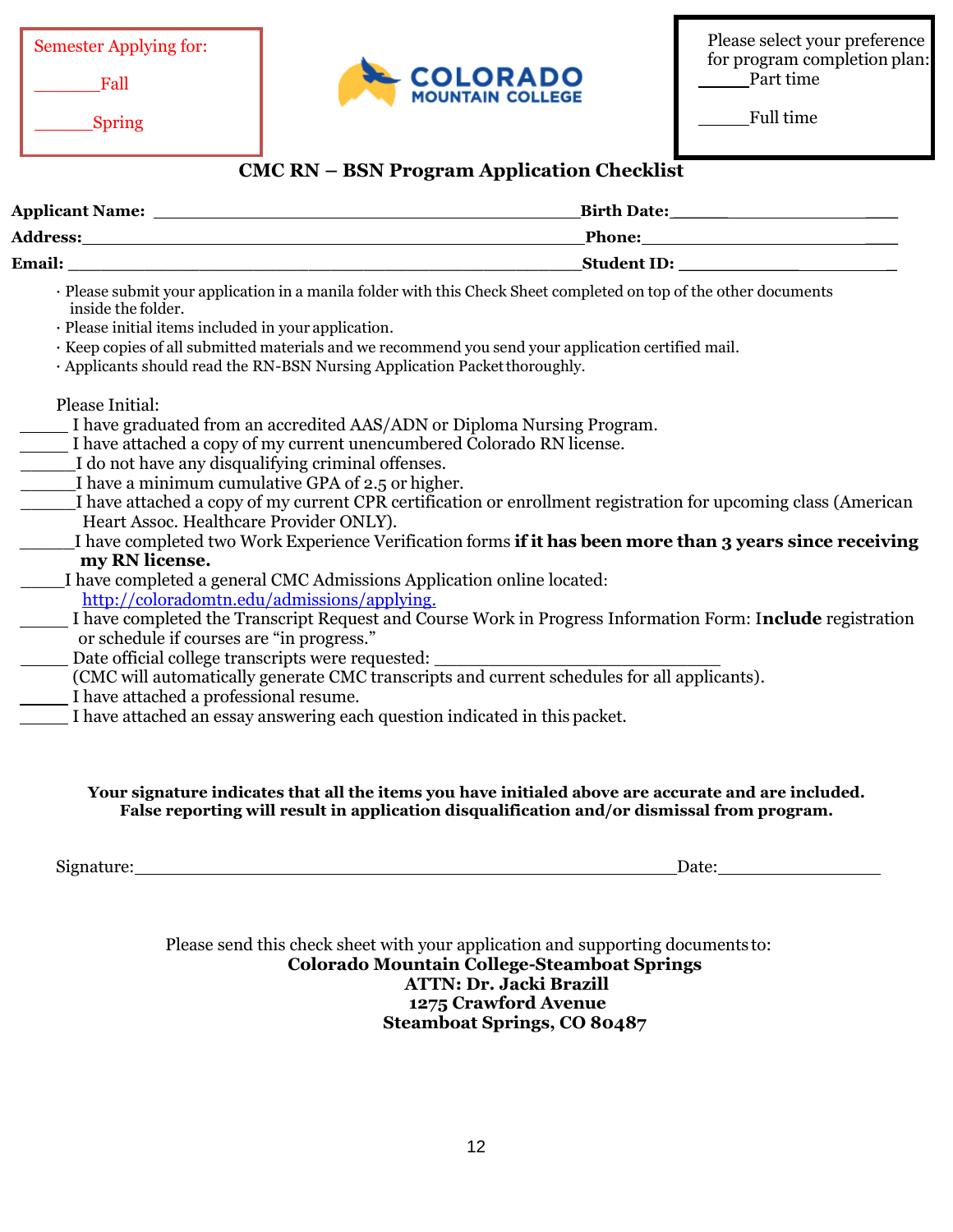<span id="page-12-0"></span>

|                                                                                                                                         | 2022-2023 | <b>Transcript Request and Coursework in Progress</b><br>All transcripts must be <b>official copies</b> sent directly to:<br>Colorado Mountain College - Transcripts Department<br>registrar@coloradomtn.edu |  |
|-----------------------------------------------------------------------------------------------------------------------------------------|-----------|-------------------------------------------------------------------------------------------------------------------------------------------------------------------------------------------------------------|--|
|                                                                                                                                         |           |                                                                                                                                                                                                             |  |
|                                                                                                                                         |           |                                                                                                                                                                                                             |  |
| I. List all transcripts that have been requested: (Please print)                                                                        |           |                                                                                                                                                                                                             |  |
| Name of College or University Date Requested                                                                                            |           | Student's Name on Transcript                                                                                                                                                                                |  |
|                                                                                                                                         |           |                                                                                                                                                                                                             |  |
|                                                                                                                                         |           |                                                                                                                                                                                                             |  |
| II. Colorado Mountain College Transcript Request                                                                                        |           |                                                                                                                                                                                                             |  |
|                                                                                                                                         |           | <b>Yes, I have previous coursework from Colorado Mountain College. Please print a copy of my transcript for my application file.</b>                                                                        |  |
| No, I do not have previous coursework from Colorado Mountain College.                                                                   |           |                                                                                                                                                                                                             |  |
| <b>III. Transcripts Previously Evaluated by Colorado Mountain College</b>                                                               |           |                                                                                                                                                                                                             |  |
| 1.                                                                                                                                      |           | Name of College or University Date Evaluated Student's Name on Transcript<br><u> 1989 - Johann John Stein, fransk politik (f. 1989)</u>                                                                     |  |
| 2.                                                                                                                                      |           | <u> 1989 - Johann John Stone, mars eta biztanleria (h. 1989).</u>                                                                                                                                           |  |
| 3.                                                                                                                                      |           |                                                                                                                                                                                                             |  |
| <b>IV. Course Work In Progress</b><br>I am currently enrolled in the following courses:<br>Name of Course Name of College or University |           | Approx. Date of Completion*                                                                                                                                                                                 |  |
| <u> 1989 - Johann Harry Barn, mars and de Branch and de Branch and de Branch and de Branch and de Branch and de B</u>                   |           |                                                                                                                                                                                                             |  |
| 2.                                                                                                                                      |           |                                                                                                                                                                                                             |  |
|                                                                                                                                         |           |                                                                                                                                                                                                             |  |
|                                                                                                                                         |           |                                                                                                                                                                                                             |  |

**\*\*\*Use additional sheet if necessary to list any course work or transcript information.**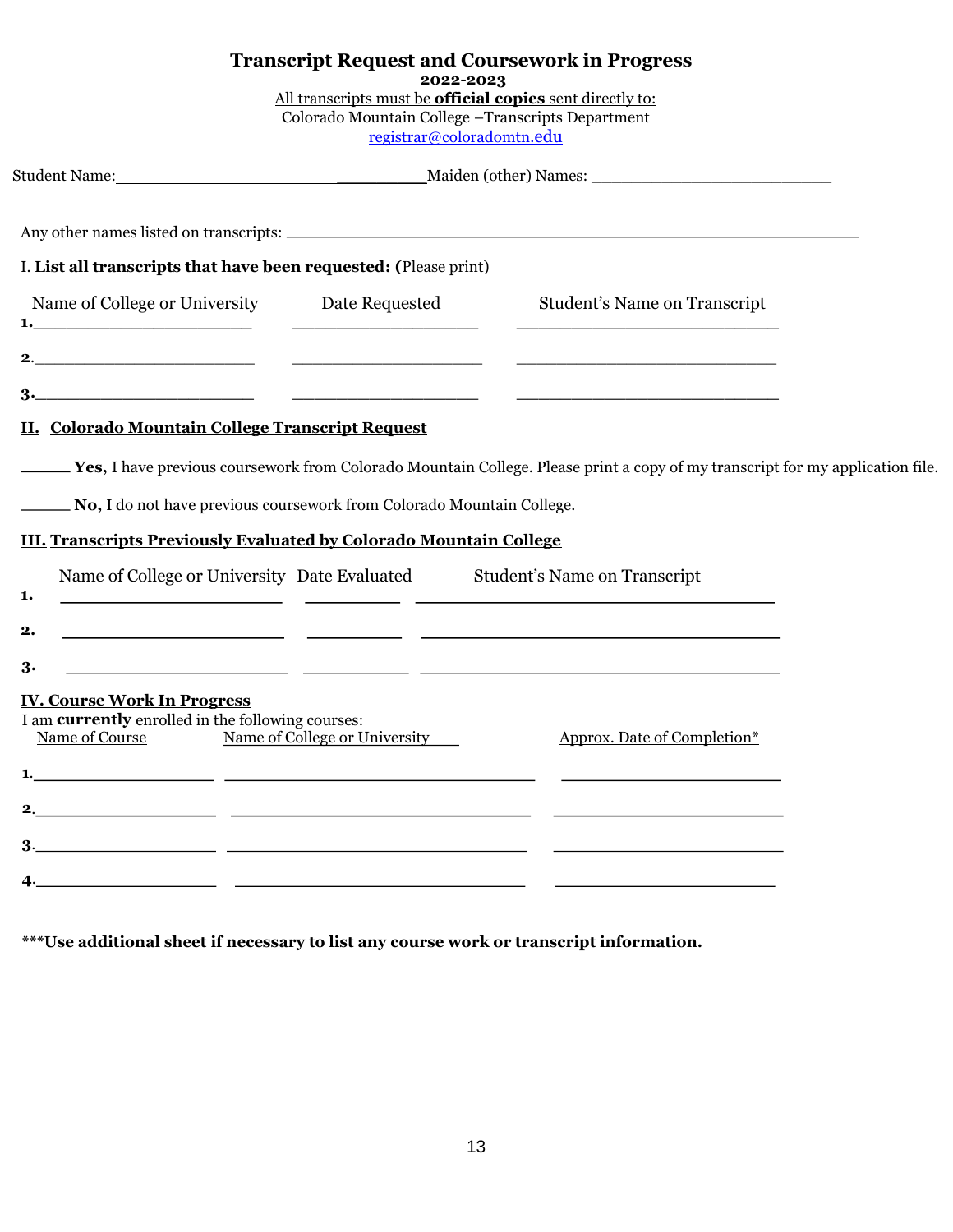## **Work Experience Verification**

<span id="page-13-0"></span>

| RNs who graduated more than three years before applying for admission to CMC's RN to BSN<br>Completion Program must have 1000 hours of employment as an RN. This form must be returned to the<br>applicant in a <b>sealed</b> envelope.<br><b>To Be Completed by Applicant:</b> |                                                                    |  |  |
|---------------------------------------------------------------------------------------------------------------------------------------------------------------------------------------------------------------------------------------------------------------------------------|--------------------------------------------------------------------|--|--|
| Name: Signature: Signature: Signature: Signature: Signature: Signature: Signature: Signature: Signature: Signature: Signature: Signature: Signature: Signature: Signature: Signature: Signature: Signature: Signature: Signatu                                                  |                                                                    |  |  |
|                                                                                                                                                                                                                                                                                 |                                                                    |  |  |
| is making application for the RN to BSN Completion Program at Colorado Mountain College. S/he is requesting:                                                                                                                                                                    |                                                                    |  |  |
| Name of Hospital/Agency                                                                                                                                                                                                                                                         | Address of Hospital/Agency<br>furnishing CMC with the information. |  |  |
| Thank you for your time.                                                                                                                                                                                                                                                        |                                                                    |  |  |
| To Be Completed By Employer:<br>(Name of Hospital/Agency) employed the above-named person                                                                                                                                                                                       |                                                                    |  |  |
| from to to are to a period of (Date) and the set of the contract of the contract of $($ Date) $)$ (Total Months/Years)                                                                                                                                                          |                                                                    |  |  |
|                                                                                                                                                                                                                                                                                 |                                                                    |  |  |
| Employment was ______full time; _______part-time. Total number of hours worked during this period of time was                                                                                                                                                                   |                                                                    |  |  |
| Description of job duties:                                                                                                                                                                                                                                                      | Position / Title                                                   |  |  |
|                                                                                                                                                                                                                                                                                 |                                                                    |  |  |
|                                                                                                                                                                                                                                                                                 |                                                                    |  |  |
|                                                                                                                                                                                                                                                                                 |                                                                    |  |  |
|                                                                                                                                                                                                                                                                                 |                                                                    |  |  |
| Signature: Date: Date: Date:                                                                                                                                                                                                                                                    |                                                                    |  |  |
|                                                                                                                                                                                                                                                                                 |                                                                    |  |  |
|                                                                                                                                                                                                                                                                                 |                                                                    |  |  |